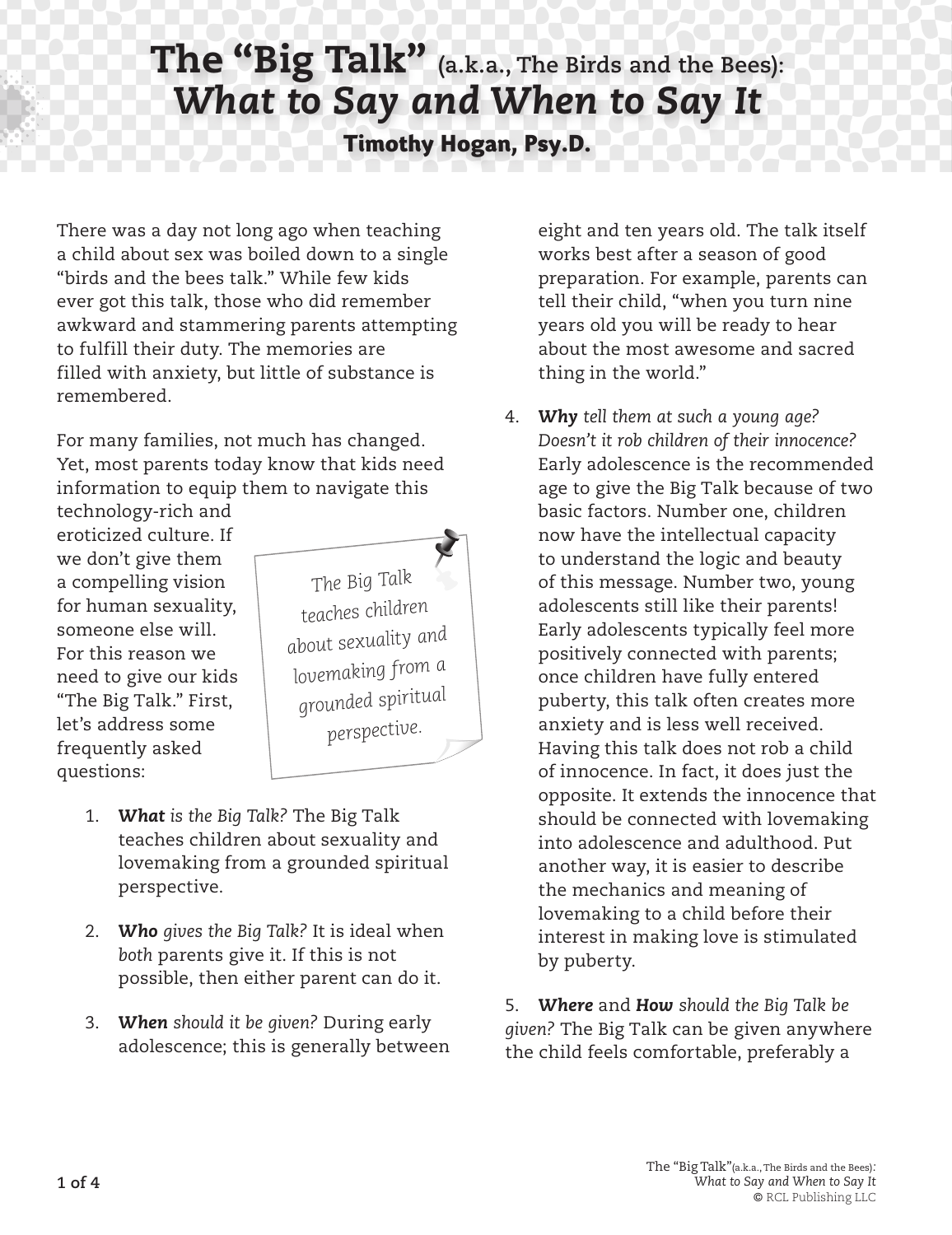

place of their choosing. It is often helpful to set aside several hours for this. The child can choose a place for a meal or a snack, followed by a walk in a park or a drive. (Talking while moving can help reduce anxiety for everyone.) This way, by the time parents are having the Big Talk, the child will feel grounded in connection with the parents.

Now comes the fun part: *What do you tell them?* Think of the Big Talk as a journey with ten short stops. There are many roads that lead to each of these stops. The best way to get to each is through questions and conversation. It is likely that your child already knows much of this, and it will be more fun if they can tell you, rather than hearing a long lecture. When your child does not have a true answer, then it is time to teach a little bit.

Consider the following roadmap for this journey:

1. You want them to know that this is a talk about being human and help them to see that people are the best part of God's creation. Consider starting with this question: *"What are the most awesome and sacred things in the world?"* Be sure you make your way to the first stop: *People* are the most awesome and sacred things in the world. *Why?* Only people can show us *love*.

- 2. Now you want to remind them that God did not have to create people in God's image. God created people out of love. You can start with this question: *Why did God create people?* You eventually want to get to an answer like this: God created people to share in God's *love*. We are here because God is full of love, so God created people in God's image and likeness to share in this love.
- 3. Children are now in a place to think about how people organize their lives to love. Remind them that there are lots of ways for people to share in God's love, namely, being single, married, a priest or religious. (Use examples of people you know.) You are preparing them to see how a special kind of married love is the source of the most *awesome and sacred thing in the world: people.*
- 4. First, clarify *how single people love*. Ask, "How do single people (use an example of someone you know) *share in God's love?"* Elicit ways that single people love, such as talking with friends, serving those in need, as well as hugging and snuggling with those close to them. If possible, point out that single people have unique freedoms (for example, to move, travel, keep their own schedule) and responsibilities (for example, commitments to friends, job, and so on).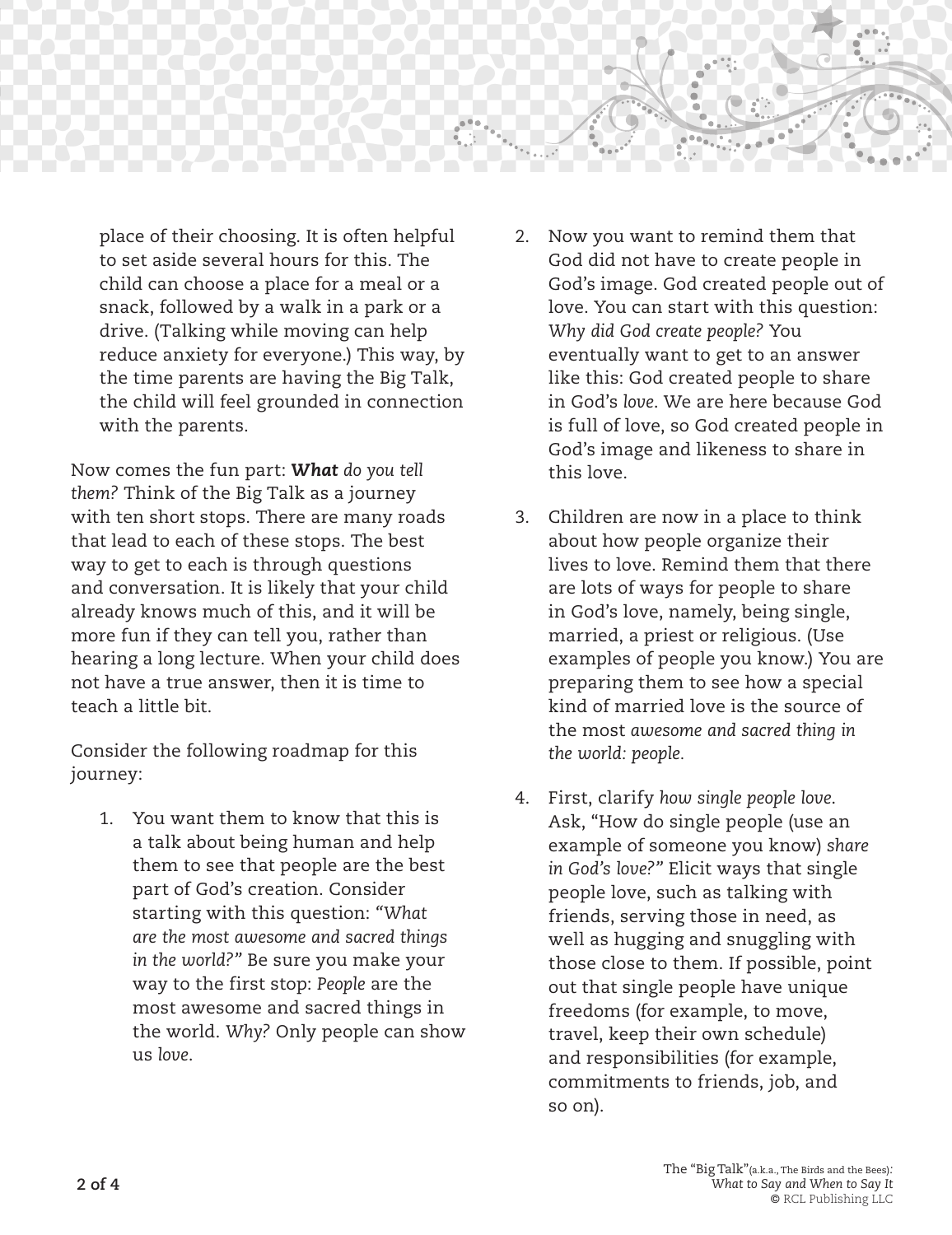

5. Now begin to clarify how married people love. Ask, *"How do married people share in God's love?"* Clarify that they share in

God's love in many of the same ways that single people do. In addition, tell your child that married people also get to snuggle and kiss in a way that is amazing, sacred, wonderful



and beautiful. It binds and connects people so closely that the Bible calls it becoming "one flesh".

6. Now you can explain where babies come from. Remind your child that people are the most awesome and sacred things on the planet. And not only are they created *because* God loves us but they are also created *from* that special way married people share in God's love called "one flesh" or "making love." Explain how married people, when they have privacy and the time to show how much they love each other, after snuggling and kissing for a long time, make love together. Be direct. Explain that they take off their clothes and get super close, so that the husband's penis goes inside his wife's vagina. You do not need to talk about sperm and eggs right now unless your child asks. Empathize that

it might not sound enjoyable to a nine or ten year old. (In fact, it might sound very strange! That's OK!). However, let them know that it is very wonderful and sacred, and connects people like glue. It is an *amazing* and *sacred*  thing to do, and, when it mixes with God's love, sometimes creates the most *amazing* and *sacred* part of God's creation, a new person!

- 7. Clarify here that lovemaking and having children are designed to happen only with married people. Feel free to get a little bit silly. Ask, *"Why should this only happen with married people? Why not 3rd graders?"*  Emphasize that lovemaking is a gift for married people who can give a new baby the security and love of a family.
- 8. Be sure to emphasize that this information is wonderful and sacred, and is only to be discussed with parents, not siblings or peers. Clarify that other kids, including siblings, get to have their own special conversations with their parents. Talking with them would ruin it. Prepare the child for discussions that they will likely have with peers or extended family. You might want to ask if they have heard other words used for lovemaking. Clarify that many people use these words, like "screwing", because they have not yet